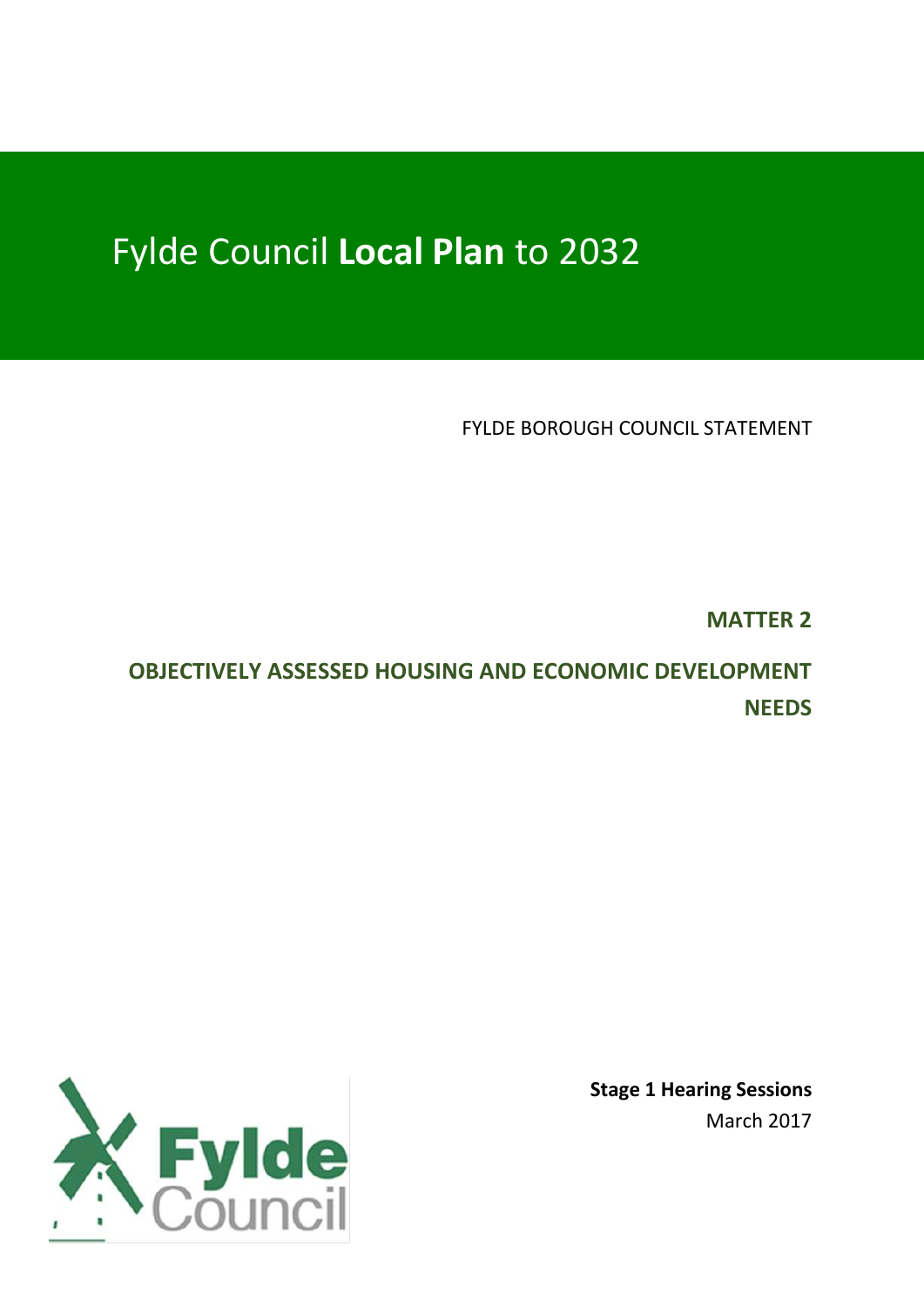# Content

| <b>Matter 2</b>                                                                                                                                                                | Objectively assessed housing and economic development needs                                                                                                                                                                                                                                                                                                                                                                                                                                                                                                                                                                                                                                                                                                                                                                                                                                                                                                   | Page |  |
|--------------------------------------------------------------------------------------------------------------------------------------------------------------------------------|---------------------------------------------------------------------------------------------------------------------------------------------------------------------------------------------------------------------------------------------------------------------------------------------------------------------------------------------------------------------------------------------------------------------------------------------------------------------------------------------------------------------------------------------------------------------------------------------------------------------------------------------------------------------------------------------------------------------------------------------------------------------------------------------------------------------------------------------------------------------------------------------------------------------------------------------------------------|------|--|
| Issue 3 - Is the identified objectively assessed housing need (OAHN) soundly based and<br>supported by robust and credible evidence and is it consistent with national policy? |                                                                                                                                                                                                                                                                                                                                                                                                                                                                                                                                                                                                                                                                                                                                                                                                                                                                                                                                                               |      |  |
| 11.                                                                                                                                                                            | Does the identified Fylde Coast HMA provide a robust and<br>appropriate basis for assessing housing needs?                                                                                                                                                                                                                                                                                                                                                                                                                                                                                                                                                                                                                                                                                                                                                                                                                                                    |      |  |
| 12.                                                                                                                                                                            | The SHMA and its Addendums identify the OAN figure for Fylde as<br>a range, based on the 2012-based sub-national household<br>projections (SNHP). The DCLG released its 2014-based SNHP in July<br>2016. The Council refers to there being only a 1% difference in<br>projected household numbers between the 2012 and 2014-based<br>projections, though this is over slightly different timescales.<br>Further to my initial questions to the Council (EL1.001a), its<br>response (EL1.001b) indicates that the actual increase is less than<br>1% taking account of the different periods and it is not considered<br>that this has any significant implications for the OAHN. Is this<br>justified by the evidence? Is the use of the 2012-based sub-<br>national household projections as a 'starting point' for identifying<br>the OAHN appropriate? What bearing, if any, would the latest<br>household projections have on the assessment of the OAHN? |      |  |
| 13.                                                                                                                                                                            | Is the OAHN range of figures identified in the SHMA soundly<br>based?                                                                                                                                                                                                                                                                                                                                                                                                                                                                                                                                                                                                                                                                                                                                                                                                                                                                                         |      |  |
| 14.                                                                                                                                                                            | Does the assessment of OAHN take sufficient account of market<br>signals as well as other market indicators in relation to the balance<br>between the demand for and supply for housing?                                                                                                                                                                                                                                                                                                                                                                                                                                                                                                                                                                                                                                                                                                                                                                      |      |  |
| 15.                                                                                                                                                                            | Has the assessment of OAHN taken account of other factors<br>including vacancy rates and second homes?                                                                                                                                                                                                                                                                                                                                                                                                                                                                                                                                                                                                                                                                                                                                                                                                                                                        |      |  |
| 16.                                                                                                                                                                            | In relation to affordable housing:<br>Is the SHMA's methodology for assessing affordable<br>a.<br>housing needs robust and in line with Government<br>guidance?<br>b.<br>The Plan recognises that the full amount of affordable                                                                                                                                                                                                                                                                                                                                                                                                                                                                                                                                                                                                                                                                                                                               |      |  |
|                                                                                                                                                                                | housing needed per annum is not deliverable. Has the<br>Council considered the option of a higher housing<br>requirement to assist in delivering more affordable<br>dwellings?                                                                                                                                                                                                                                                                                                                                                                                                                                                                                                                                                                                                                                                                                                                                                                                |      |  |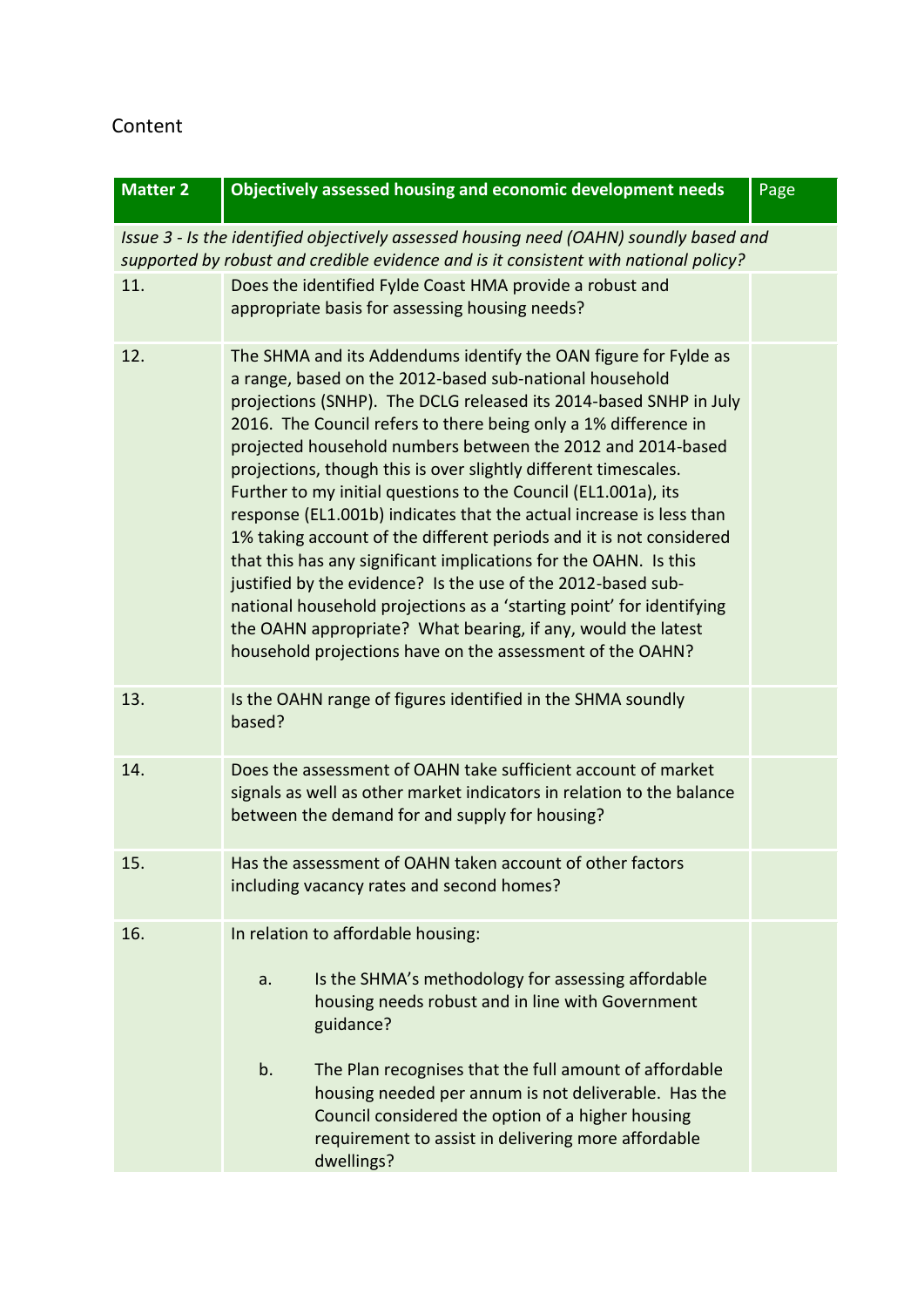| 17.                                                                                                                                                                     | Have the needs of particular groups (e.g. the elderly) and types of<br>housing (e.g. private rented, self-build) been satisfactorily<br>assessed?                                                                                                                                                                                                                                                                                                                                                                                        |  |
|-------------------------------------------------------------------------------------------------------------------------------------------------------------------------|------------------------------------------------------------------------------------------------------------------------------------------------------------------------------------------------------------------------------------------------------------------------------------------------------------------------------------------------------------------------------------------------------------------------------------------------------------------------------------------------------------------------------------------|--|
| 18.                                                                                                                                                                     | Have employment trends been appropriately taken into account?<br>Is the OAHN aligned with forecasts for jobs growth? (Also see Issue<br>4)                                                                                                                                                                                                                                                                                                                                                                                               |  |
| 19.                                                                                                                                                                     | In relation to gypsies, travellers and travelling showpeople, and<br>further to the Council's additional evidence provided (EL1.002)<br>following my initial questions (EL1.001a), what is the objectively<br>assessed housing need up to 2032? Is this new identified need<br>soundly based, consistent with national policy and supported by<br>robust and credible evidence? What implications does this have in<br>relation to the housing requirement for gypsies, travellers and<br>travelling showpeople as set out in Policy H5? |  |
| Issue 4 – Are the objectively assessed economic development needs clearly identified,<br>supported by robust and credible evidence and consistent with national policy? |                                                                                                                                                                                                                                                                                                                                                                                                                                                                                                                                          |  |
| 20.                                                                                                                                                                     | Has the functional economic market area been adequately<br>defined?                                                                                                                                                                                                                                                                                                                                                                                                                                                                      |  |
| 21.                                                                                                                                                                     | The SHMA assesses a range of economic development forecasts.<br>What are the job needs and role of Fylde economically? What is<br>the objectively assessed economic development need for the<br>Borough?                                                                                                                                                                                                                                                                                                                                 |  |
| 22.                                                                                                                                                                     | Is the Plan's economic development strategy (based on a<br>continuation of historic land take-up) justified, consistent with<br>national policy and compatible with that for the housing strategy?<br>(Also see Issue 3)                                                                                                                                                                                                                                                                                                                 |  |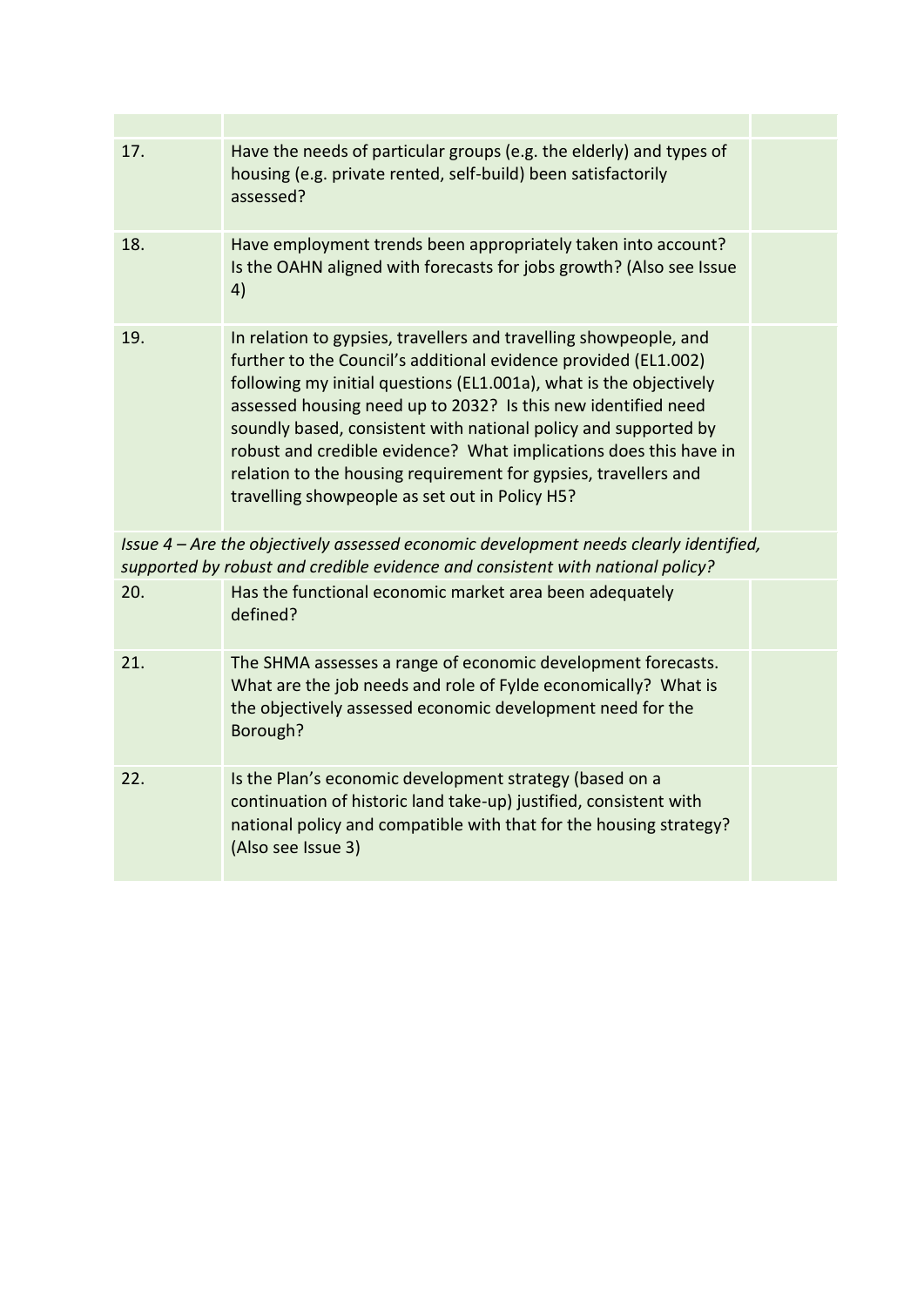#### **Matter 2 –Objectively assessed housing and economic development needs**

### *Issue 3 - Is the identified objectively assessed housing need (OAHN) soundly based and supported by robust and credible evidence and is it consistent with national policy?*

Yes the identified objectively assessed housing need (OAHN) as described in the SHMA (ED021), Addendum 1 (ED022)and Addendum 2 (EDO23) is soundly based and supported by robust and credible evidence and is consistent with national policy.

The SHMA and Addenda meet the requirements of paragraph 159 of the NPPF and the guidance provided by the relevant paragraphs of the Planning Practice Guidance.

The SHMA (ED021) has already been examined at the examination of Blackpool's Core Strategy and the Inspector concluded that it was robust and credible evidence.

#### **11. Does the identified Fylde Coast HMA provide a robust and appropriate basis for assessing housing needs?**

11.1 A Housing Market Area is a geographical area defined by household demand and preferences for all types of housing, reflecting the key functional linkages between places where people live and work. It might be the case that housing market areas overlap. A housing market area can be broadly defined by using three different sources of information:

- House Prices and Rate of Change in House Prices
- Household Migration and Search Patterns
- Contextual data (for example travel to work area boundaries, retail and school catchment areas)

11.2 The Fylde Coast Strategic Housing Market Assessment (SHMA) (ED021) pages 15 -18 contains a Review of the Housing Market Area Geography. It uses housing market area geographies defined by the National Housing and Planning Advice Unit (NHPAU) and the Department for Communities and Local Government. It then goes on to consider more up-to-date commuting and migration statistics to inform the conclusions reached. Figure 3.1 (ED021) page 15 shows the Strategic (l) and Lower Tier (r) Housing Market Areas.

11.3 A single tier definition is presented that identifies the three Fylde Coast Authorities (FCA) as a single framework housing market area, based on a 75% commuting threshold. This assessment fits with existing administrative boundaries. The identification of the FCA as a single housing market area means that we can be confident that there is a significant overlap in housing market activity between, Blackpool, Fylde and Wyre, which justifies the joint preparation of the SHMA by the three FCA.

11.4 The SHMA also considers migration. The primary source of data on internal migration is the Patient Register of Data Services (PRDS), which captures the movement of patients as they register with a GP. The GP registration statistics can be used to summarise spatial variations in the inflow, outflow and net flow of migrants between the FCA and other districts in England and Wales for the period 2001-2011. The top two inflows and outflows for each FCA are with the other two FCA, this is illustrated by figure 3.2 Gross Migration Flows on Page 17 of the SHMA (ED021).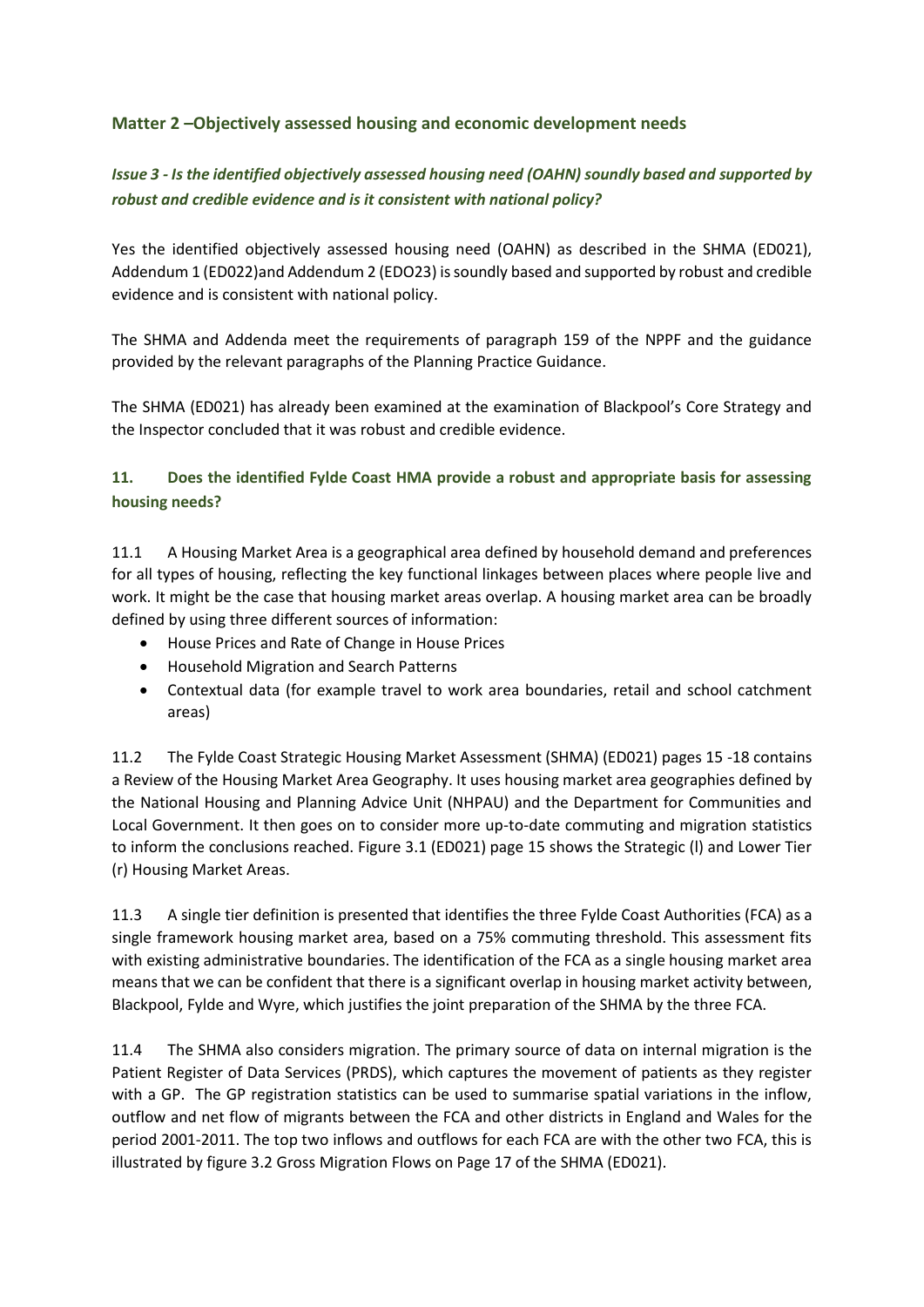11.5 From the Gross Migration Flows it is clear that there is a strong level of gross migration flow between the FCA. The FCA consistently rank as the main migrations and destinations. All of the FCA also have strong relationships with Preston, Lancaster and Manchester.

11.6 The Report on the Examination into Blackpool Local Plan Part 1: Core Strategy paragraph 18, considers the SHMA and concludes as follows: "*Based on an analysis of commuting and migration patterns the assessment identified the boundaries of the three authorities together as forming a relatively highly contained housing market and there is no substantive evidence to challenge this. However, the assessment recognised that more local markets also operate within the Fylde Coast, equating more closely, although not precisely, to the boundaries of each Borough, the SHMA sets out housing requirements figures for both the Fylde Coast as a whole and individually for Blackpool, Fylde and Wyre"*

11.7 The Council considers that the Fylde Coast HMA as defined by the evidence in the SHMA (ED021) does provide a robust and appropriate basis for assessing housing needs

**12. The SHMA and its Addendums identify the OAN figure for Fylde as a range, based on the 2012-based sub-national household projections (SNHP). The DCLG released its 2014-based SNHP in July 2016. The Council refers to there being only a 1% difference in projected household numbers between the 2012 and 2014-based projections, though this is over slightly different timescales. Further to my initial questions to the Council (EL1.001a), its response (EL1.001b) indicates that the actual increase is less than 1% taking account of the different periods and it is not considered that this has any significant implications for the OAHN. Is this justified by the evidence? Is the use of the 2012-based sub-national household projections as a 'starting point' for identifying the OAHN appropriate? What bearing, if any, would the latest household projections have on the assessment of the OAHN?**

12.1 Partly, in response to this question the Council has commissioned Turley to produce the Fylde Coast SHMA Briefing Paper: Sense Check with regards to the Economic modelling for Fylde (March 2017) (The Briefing Paper), which is included as Appendix 1 to this Matter 2 response.

12.2 The Briefing Paper is a headline 'sense check' to establish how the latest 2014SNHP and economic projections impact upon the previous assessment of housing need for Fylde set out in the SHMA (ED021) and Addenda 1 and 2(ED022 and ED023). The analysis in the Briefing Paper draws upon demographic modelling commissioned by the Council and produced by Edge Analytics using the POPGROUP model. A full description of the modelling approach and the assumptions used to derive the projections of population and household growth and the implied need for new dwellings is included at Appendix 1 of the Briefing Paper.

12.3 The Addenda to the original SHMA took account of the release of new demographic dataprincipally new population and household projections – and did not use updated economic forecast data.

12.4 The Briefing Paper provides the Council with a modelled indication of how the latest economic forecasts compare with those used in housing evidence published to date. It also considers in headline terms the implications this would have on housing need where a common methodology is applied.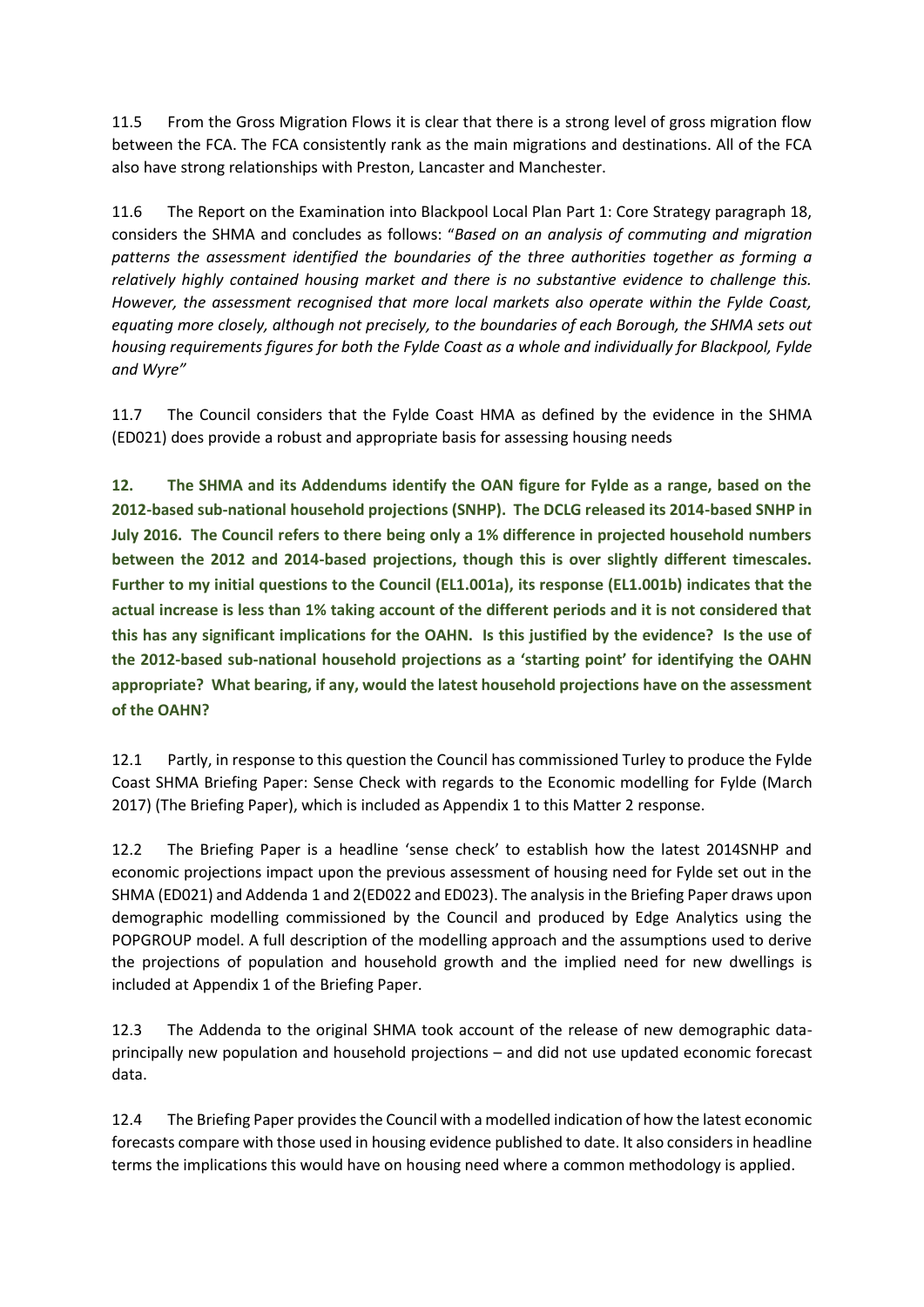12.5 In assessing the scope of demographic impact of employment growth, the assumptions underpinning the most up-to-date demographic projections the 2014-based SNPP and SNHP have been used. This includes the application of population assumptions regarding fertility, mortality and migration rates, and the latest 2014 household formation rates ('headship rates') for converting the population into households and a subsequent need for additional homes.

12.6 The Council requested that this modelling exercise be undertaken using a consistent set of labour force assumptions to those used within Addendum 2(ED023).

12.7 Section 2 of the Briefing Paper presents the outcomes of the two economic forecasts provided by Oxford Economics and Experian, comparing the two forecasts with a specific focus on the forecast level of employment growth. The latest forecasts are then contrasted with those used within the 2013 SHMA, and compared in headline terms with a third employment forecast from Cambridge Econometrics.

12.8 Experian's latest forecast was released in December 2016 and Oxford Economics' latest iteration was published in January 2017. Both these forecasting houses were used in the SHMA(ED021) and Addenda 1 and 2(ED022 and ED023).

12.9 Table 2.1 of the Briefing Paper "Forecast Change in Total Employment 2014-2032", on page 5, shows that there is little commonality between the Oxford Economics and Experian forecasts in terms of the forecasting change in employment. Oxford Economics forecast a small decline in total employment in Fylde, Experian forecast the creation of 2,200 additional workforce jobs over the period to 2032. A detailed analysis of the differences between the two forecasts is presented fully in the Briefing Paper.

12.10 At paragraph 2.21, page 10, consideration is given to the Inspector examining the South Worcestershire Development Plan who noted that the variable forecasts produced by each forecasting house can be considered '*up-to-date, representative and realistic',* with *'no reason to presume that any of the employment forecasts is likely to be more accurate '.*The Inspector endorsed a figure which took account of all three forecasts, with an average of the forecasts seen to provide *'a better representation of the outcomes'.* 

12.11 Calculating an average based on the annual growth implied by each forecast provides an alternative forecast of future growth which inherently adopts a midpoint between the two and results in a trajectory which assumes a loss of jobs each year until 2018 at which point a sustained positive growth of jobs is assumed each year this is illustrated by Figure 2.4 Averaging Employment Growth Forecasts on page 11.

12.12 The Briefing Paper then compares the jobs created by these two most recent forecasts with the 2013 SHMA economic forecasts where both the top and bottom of the previously forecast ranges have reduced; although it should also be noted that the period covered by the forecasts has also changed. An average of the two most recent forecasts would suggest that 56 jobs are created annually from 2014 to 2032. Finally, a third forecast from Cambridge Econometrics is considered: Table 2.5 Forecast Change in Total Employment 2014 – 2032 on page 13 compares the three forecasts, with Cambridge Econometrics forecasting a loss of 2,020 jobs over the plan period or -112 per annum.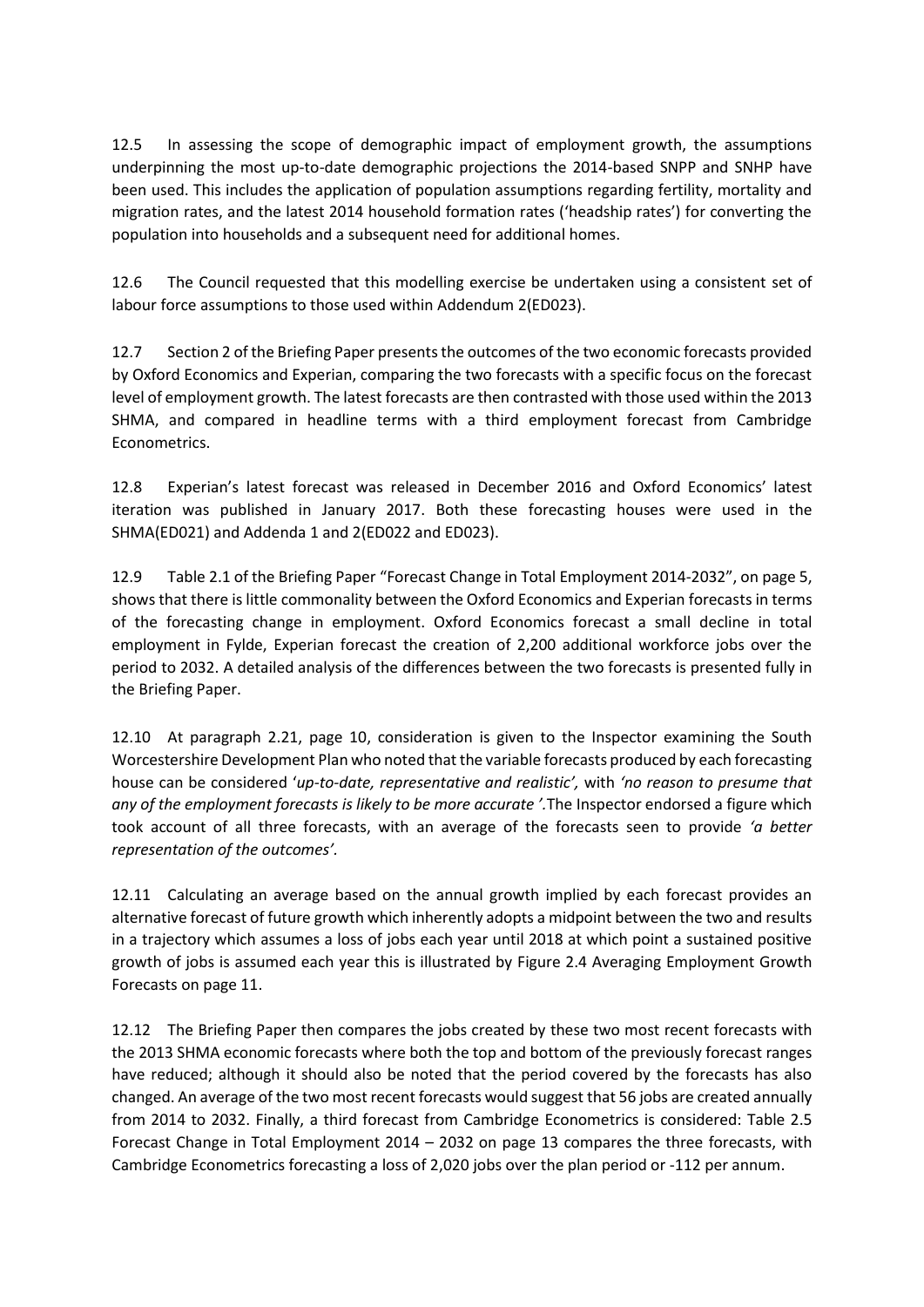12.13 **POPGROUP Modelling Outputs** The Council commissioned Edge Analytics to prepare a series of updated projections which took the up-to-date economic forecasts into account. In modelling these scenarios, Edge Analytics has also integrated the latest 2014 SNPP/SHNP datasets. A full report prepared by Edge Analytics explaining the modelling approach used is included at Appendix 1 on the Briefing Paper.

12.14 The Council specified that the POPGROUP modelling be re-run with a consistent set of labour force assumptions to those applied within the Addendum 2 report.

12.15 Table 3.1 2017 "Job Forecast Scenarios of Population and Household Growth- 2011-2032" on page 17 shows the modelled population and household growth required to support the level of job growth forecast by Experian(450dpa), Oxford Economics(349 dpa) with household formation rates derived from the 2014-based SHNP.

12.16 An adjustment is applied to household formation rates of younger households which assumes a recovery of the headship rates of these groups to return to the levels seen in 2001 by 2024. This is illustrated by Table 3.2 2017 Job Forecast Scenarios of Population and Household Growth – 2011- 2032: Adjusted 2014 SNHP headship rates for younger households, on page 18.

12.17 This increases the dwellings per annum to 459 for Experian and 358 for Oxford Economics.

12.18 At paragraph 3.21, reflecting on the conclusions of the Inspector examining the South Worcestershire Development Plan, taking account of both forecasts through averaging could be considered as providing a more balanced position on future job growth in Fylde. At paragraph 3.22 page 19 it is concluded that the Cambridge Econometrics forecast should not be included in the average given that is was not included in the SHMA 2013 and also the uncertainty associated with the historic data it relies upon.

12.19 Table 3.3 Population and Household Growth Required to Support Average Forecast Job Growth 2011-2032 on page 19 shows that when allowing for an improvement in younger household formation rates there is a need for 410 dwellings per annum in Fylde over the plan period.

12.20 Appendix 2 of the Briefing Paper provides, for illustrative purposes, further sensitivity analysis using alternative labour force assumptions. These adjustments reflect recommendations made by a number of Planning Inspectors more recently through Local Plan examinations and S78 Inquiries and they are considered reasonable in presenting an up-to-date consideration of labour-force sensitivities in accordance with the approach followed in the previous SHMA evidence.

12.21 Adjustments were made for a fall in unemployment, which has been fixed at 3.3%. Economic activity rates were adjusted to reflect changing rates of different age groups over the longer-term. Double jobbing was also included in the adjustments, 3.6% of Fylde residents have a second job, reducing the labour force required to support job growth.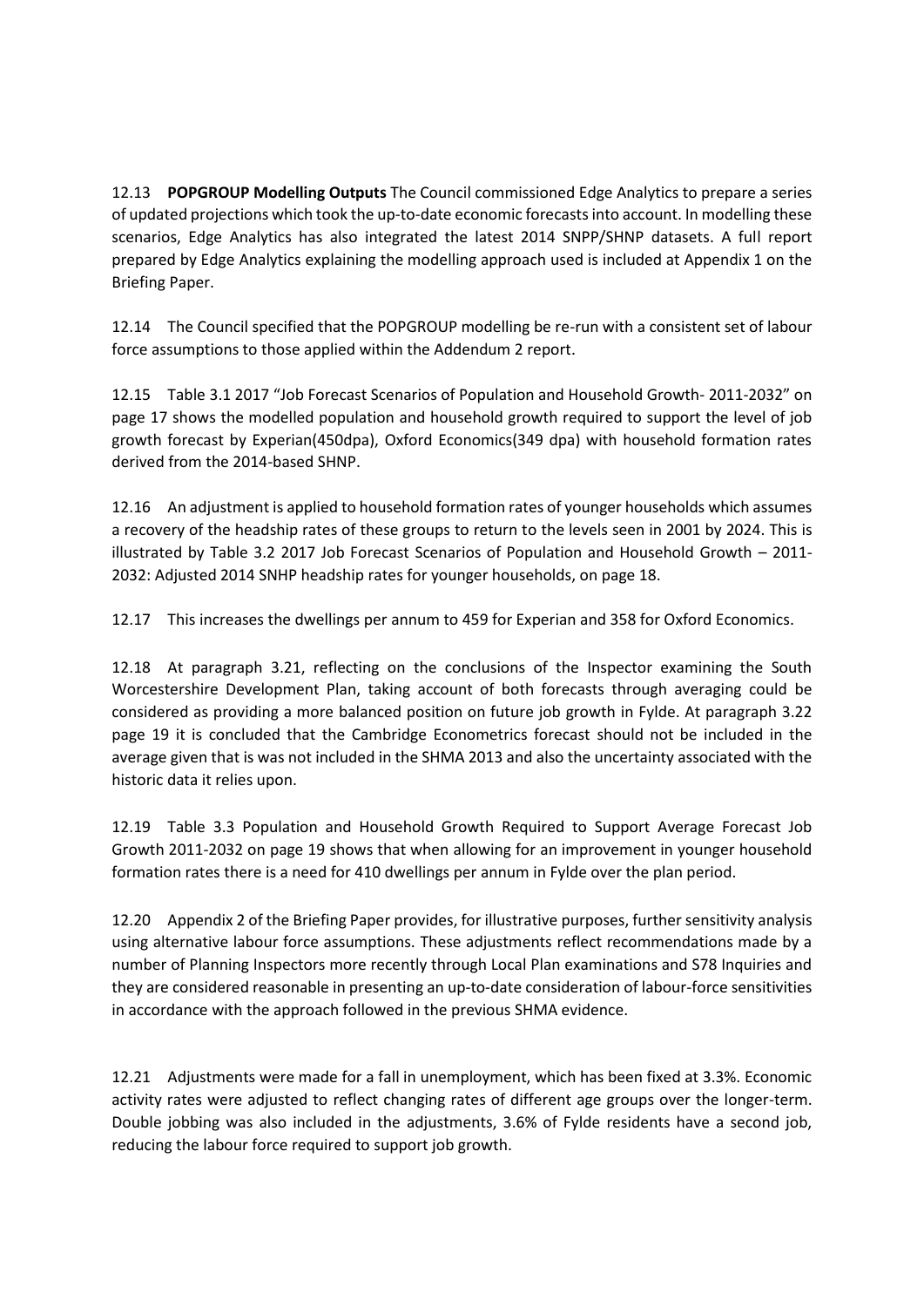12.22 Table 2.1 of Appendix 2 of the Briefing Paper "Implied Growth Based on Variant Labour–Force Adjustments 2011-2032: Adjusted 2014 SNHP" headship rates for younger households evidences an average need for 338dpa on the basis of the adjustments applied and the average between the forecasts assumed. The implied need for housing is lower under this scenario, this primarily reflects an assumption that a higher proportion of older cohorts are retained in the workforce.

12.23 With respect to Question 12, it is not considered that the 2014SNHP have any implications for the Council's assessment of OAHN a position the Council considers to be supported by the findings of the Briefing Paper. In addition the Council asked Edge Analytics, working on behalf of Turley, to advise on the annual need for dwellings generated by the 2014-based population and household projections, over the plan period. The SNPP-2014 Scenario Outcome (13.03.2017) can be found appended to the Briefing Paper.The use of the 2012-based sub national household projections as a 'starting point' for the OAHN (Addendum 2) is appropriate. The Briefing Paper provides a 'sense check' which takes account of the 2014 SNHP and additionally includes updated economic forecasts. All of the figures produced by the Briefing Paper fall within the OAHN range, this therefore supports the OAHN.

12.24 It is the view of the Council that the original assessment of the OAHN is supported by the findings of the Briefing Paper. When taking the 2014SNPP, 2014SNHP and latest economic forecasting into account the dwellings required as a result of the economic change continues to fall within or below the previous range.

12.25 The Housing White Paper proposes a different method for calculating the OAHN. However, given that it is at an early stage and hasn't been consulted on, it should be afforded limited weight. Any new methodology for calculating the OAHN will be picked up in a review of the Local Plan.

12.26 In summary, the Council's OAHN is not based on the 2014SNHP which were published after the Local Plan had been agreed for publication. In response to question 12 of the MIQs from the Inspector the Council has commissioned a headline 'sense check' to establish how the most up-todate economic forecast data and the 2014SNPP and 2014SNHP impacts on the previous assessments of housing need for Fylde. It is concluded that the 2014SNHP do not have any bearing on the OAHN for Fylde.

#### **13. Is the OAHN range of figures identified in the SHMA soundly based?**

13.1 Paragraph 182 of the NPPF sets out the four tests of soundness which it is useful (but not essential) to apply to the SHMA (ED021).

13.2 The Council considers the SHMA to be a credible evidence document because it is positively prepared and it provides an objective assessment of housing need, it is justified because it is based on proportionate evidence and provides a range of alternatives in the form of the various scenarios and ranges of figures. The SHMA is effective because it was produced for the strategic housing market area and was therefore a joint document produced by Fylde, Blackpool and Wyre Councils and it covers the period up to 2032. Finally, the SHMA is consistent with national policy because it meets the requirements of paragraph 159 of the NPPF and the relevant paragraphs of the Planning Practice Guidance (PPG): "*Wherever possible, local needs assessments should be informed by the latest available information. The National Planning Policy Framework is clear that Local Plans should be kept up-to-date. A meaningful change in the housing situation should be considered in this context but this*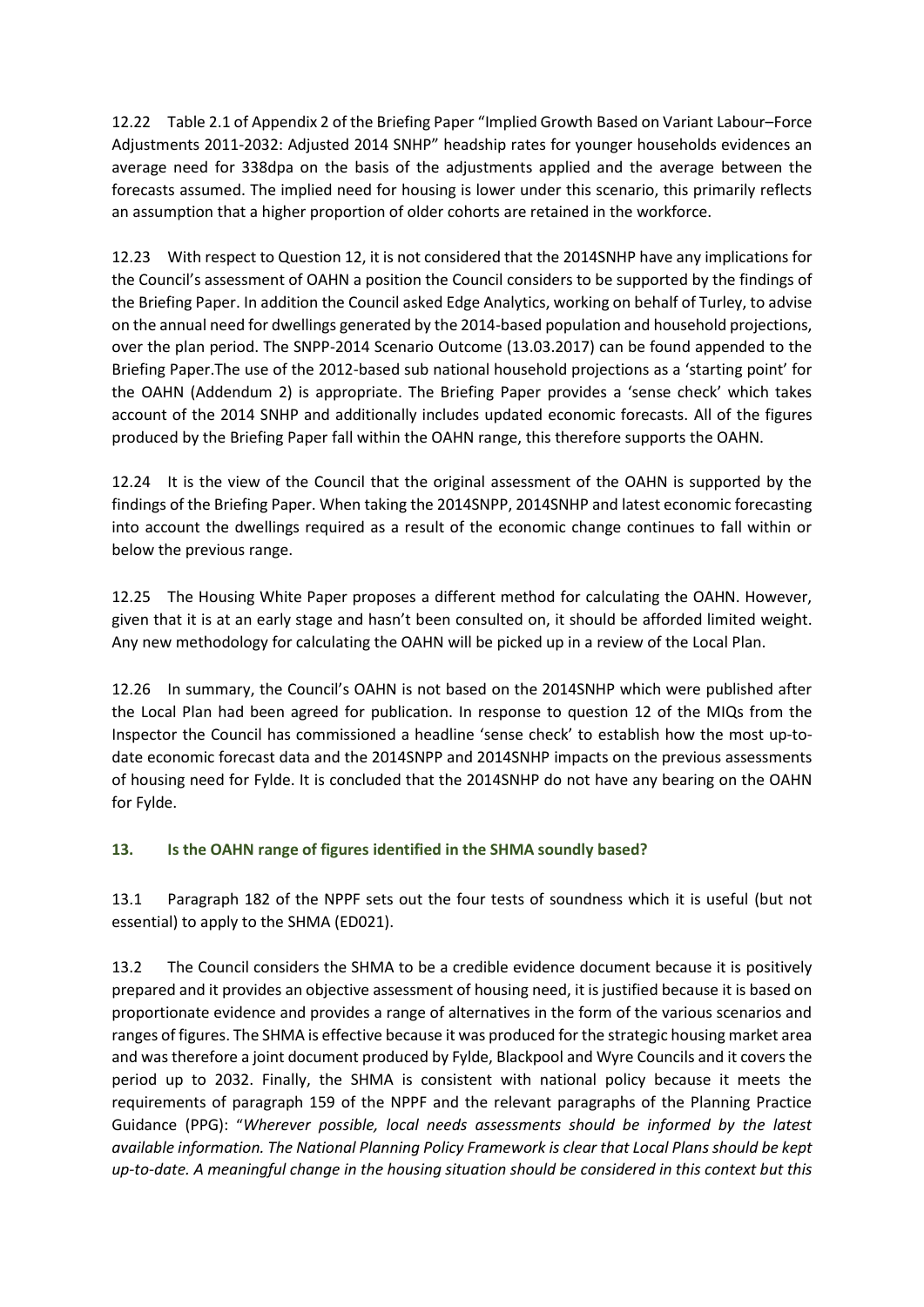*does not automatically mean that housing assessments are rendered outdated every time new projections are issued."* (PPG Paragraph 016 Reference ID: 2a-016-20150227).

13.3 The SHMA (ED021), was prepared jointly for Blackpool, Fylde and Wyre Councils. It has already been examined as part of the examination of Blackpool's Core Strategy which took place in May 2015. The SHMA concluded that the objectively assessed need for Blackpool lay between 250 and 400 dwellings per annum between 2011 and 2030, with the Inspector concluding that 280dpa (4,200 dwellings across the plan period) is a soundly based figure for the objectively assessed need for Blackpool.

13.4 In line with the Planning Practice Guidance (PPG), the SHMA's starting point for the assessment of housing need was sub national population and household projections. At the time of its preparation the 2011 projections were the most recently published although, given their interim basis, the assessment used the 2010 based projections, re-based to account for the 2011 Census population data.

13.5 The SHMA considered seven future scenarios relating to different levels of migration, economic prospects and the ability/propensity of households to form. Based on what is reasoned to be the most realistic scenarios the SHMA concluded that the objectively-assessed need for new housing for Fylde lies between 300 and 420 dwellings per annum between 2011 and 2030.

13.6 **Addendum 1 Analysis of Housing Need in light of the 2012 Sub National Population Projections (ED022)** Following publication of the SHMA, official 2012-based sub national population projections were released in May 2014. In Addendum 1 Analysis of Housing Need in light of the 2012 Sub National Population Projections (ED022) modelling was undertaken to determine the need for dwellings over the period to 2030 to support the increase in population projected in the Fylde Coast under the 2012 SNPP.

13.7 It was concluded that Addendum 1 does not provide a full objective assessment of need for the Fylde Coast and should therefore be read alongside the SHMA. Addendum 1 concluded that the objectively assessed ranges of need in the SHMA remain valid (300-420), and are reflective of a longer term and more positive demographic economic context than that projected under the 2012 SNPP.

13.8 **Addendum 2 Analysis of Housing Need in Light of the 2012 Sub National Household Projections** (ED023) provides an update of the modelling presented in the Addendum 1 report to take into account the release of the CLG 2012 SNHP dataset in February 2015 ( for Fylde only).

13.9 Addendum 2 considers the implications of this latest modelling on the OAN range identified in the 2014 SHMA. The data is presented recognising that the plan period has been extended to cover the period 2011-2032.

13.10 For Fylde, the 2012 SNHP project an increase of 4,641 households per annum over the period 2011-2032, equivalent to an average of 221 new households per annum over this period, this translated into a modelled need for approximately 237 dwellings per annum.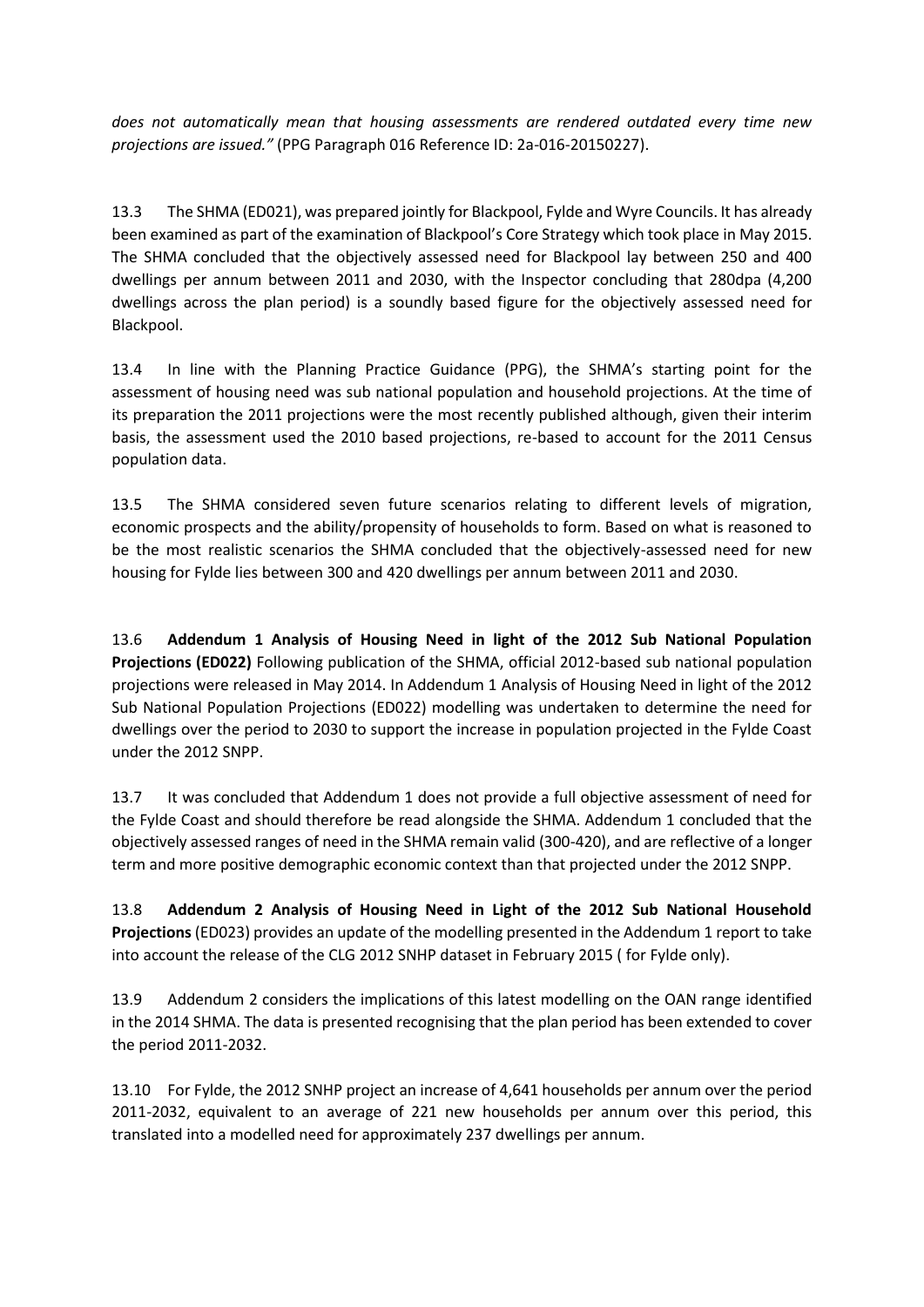13.11 The re-modelling in Addendum 2 identifies that at the upper end, the range identified within the SHMA falls below the re-modelled outputs presented in Addendum 2. The upper end of the OAN range is extended to 450 dwellings per annum.

13.12 Addenda 1 and 2 primarily sought to take into account the release of new demographic data – principally new population and household projections – and did not draw upon updated economic forecast to that used in the 2013 SHMA.

13.13 The Fylde Coast SHMA Briefing Paper: Sense Check with regards to the Economic Modelling for Fylde is a headline 'sense check' to establish how the latest 2014SNHP and economic projections, impact upon the previous assessment of housing need for Fylde set out in the SHMA (ED021) and Addenda 1 and 2(ED022 and ED023).

13.14 The evidence presented in the Briefing Paper continues to demonstrate that the OAHN range of figures in the SHMA is soundly based. This is explained in more detail at paragraphs 12.23 – 12.24 of this response.

## **14. Does the assessment of OAHN take sufficient account of market signals as well as other market indicators in relation to the balance between the demand for and supply for housing?**

14.1 The SHMA (ED021) does assess and take sufficient account of market signals by providing a detailed review of the housing stock, a review of the housing market and an assessment of housing affordability.

14.2 Addendum 2 (ED023) does contained a detailed examination of market signals in line with the PPG (page 10 onwards) with a summary presented at Figure 4.13 on page 23. The conclusion at paragraph 4.59 is as follows: "*Overall, therefore while there is little evidence to suggest that there has been a significant worsening of market signals in Fylde, a modest uplift applied to the household projections could help to address affordability issues in the borough, and can ensure that a relatively constrained position – in terms of back log against planned supply is not projected forward."*

14.3 Market Signals work has also been carried out by the Council and is included in the Housing Requirement Paper 2016 (ED017) pages 18 - 29. The Council's market signals analysis came to the same conclusion as the market signals work in Addendum 2.

## **15. Has the assessment of OAHN taken account of other factors including vacancy rates and second homes?**

15.1 Yes, the assessment of OAHN has taken account of other factors including vacancy rates and second homes.

15.2 Appendix 3 of the SHMA (ED021) Population and Household Projections, provides a summary of the data inputs, assumptions and method.

15.3 Household projections take explicit account of the 'population-not-in-households'. For the 2011-based household model these data have been drawn directly from the 2011 Census. The relationship between households and dwellings is modelled using a 'vacancy rate' based on the ratio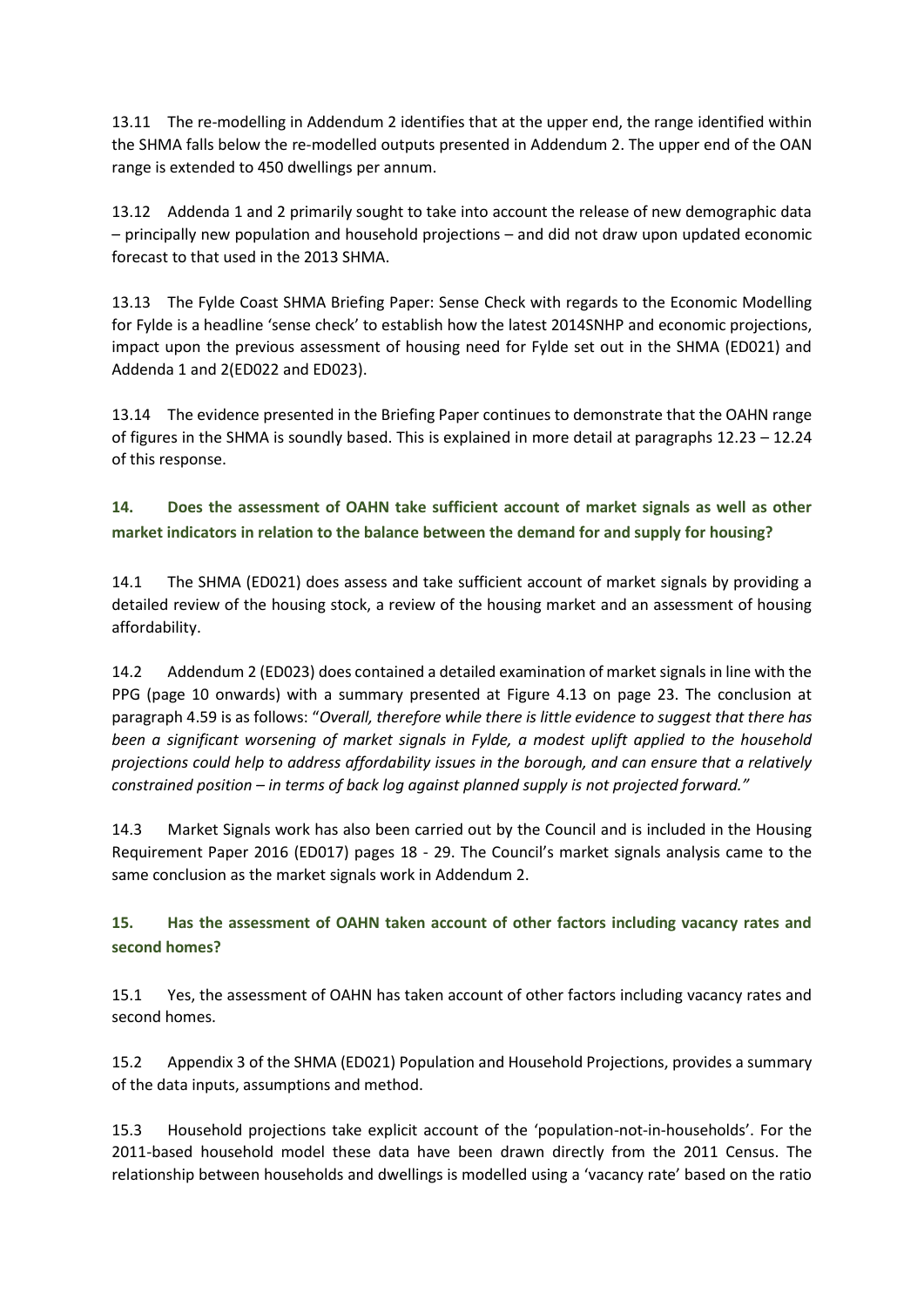between households (occupied, second homes and vacant) and dwellings (shared and unshared) from the 2011 Census.

15.4 The 2013 SHMA applied a vacancy rate of 2.5%, as cited at paragraph 7.39, page 11, Addendum 2 applied a dwelling vacancy rate of 6.6% (derived from the 2011 census), as cited at paragraph 3.10 on page 6.

15.5 For the Briefing Paper (Appendix 1, Appendix A page 16), a vacancy rate of 6.6% (derived from the 2011 census), is applied, this is consistent with the assumptions applied in the Addendum 2 analysis.

#### **16. In relation to affordable housing:**

#### **a. Is the SHMA's methodology for assessing affordable housing needs robust and in line with Government guidance?**

16a.1 Yes, the SHMA's methodology for assessing housing needs is robust and in line with Government guidance. "*Plan makers working with relevant colleagues within their Local Authority (e.g. housing, health and social care departments) will need to estimate the number of households and projected households who lack their own housing or live in unsuitable housing and who cannot afford to meet their housing need in the market."* PPG Paragraph:022 Reference ID:2a-022-20140306

16a.2 This calculation involves adding together the current unmet housing need and the projected future housing need and then subtracting this from the current supply of affordable housing stock.

16a.3 The SHMA's (ED021) methodology for assessing affordable housing needs is set out from paragraph 9.16, page 136. It follows the methodology set out in the PPG. Figure 9.4 and Figure 9.5 set out the detailed calculations for Fylde. *"In Fylde, the rate of new household formation assumed through the updated modelling is higher than in the SHMA, resulting in a greater number of newly forming households in need of affordable housing. This results in an increase in the overall net annual housing need, from 207 to 24."* Addendum 1 (ED022) page 41-42

16a.4 Figure 6.4 on page 42 provides the new calculation.

.

16a.5 Addendum 2 to the SHMA, states on page 16 that any adjustment from this is likely to be insignificant.

16a.6 The assessments relating to affordable housing in the SHMA and its Addenda necessarily reflect the definition of affordable housing at the time they were produced, but since they relate to the households in need, whether for affordable rented products, affordable house purchase products or hybrid products, rather than the method of delivery, they provide a robust assessment. Given that the changes proposed in the White Paper are still emerging, the assessments undertaken provide a basis for the plan to be sound under present definitions, and the policies (in particular H4)) provide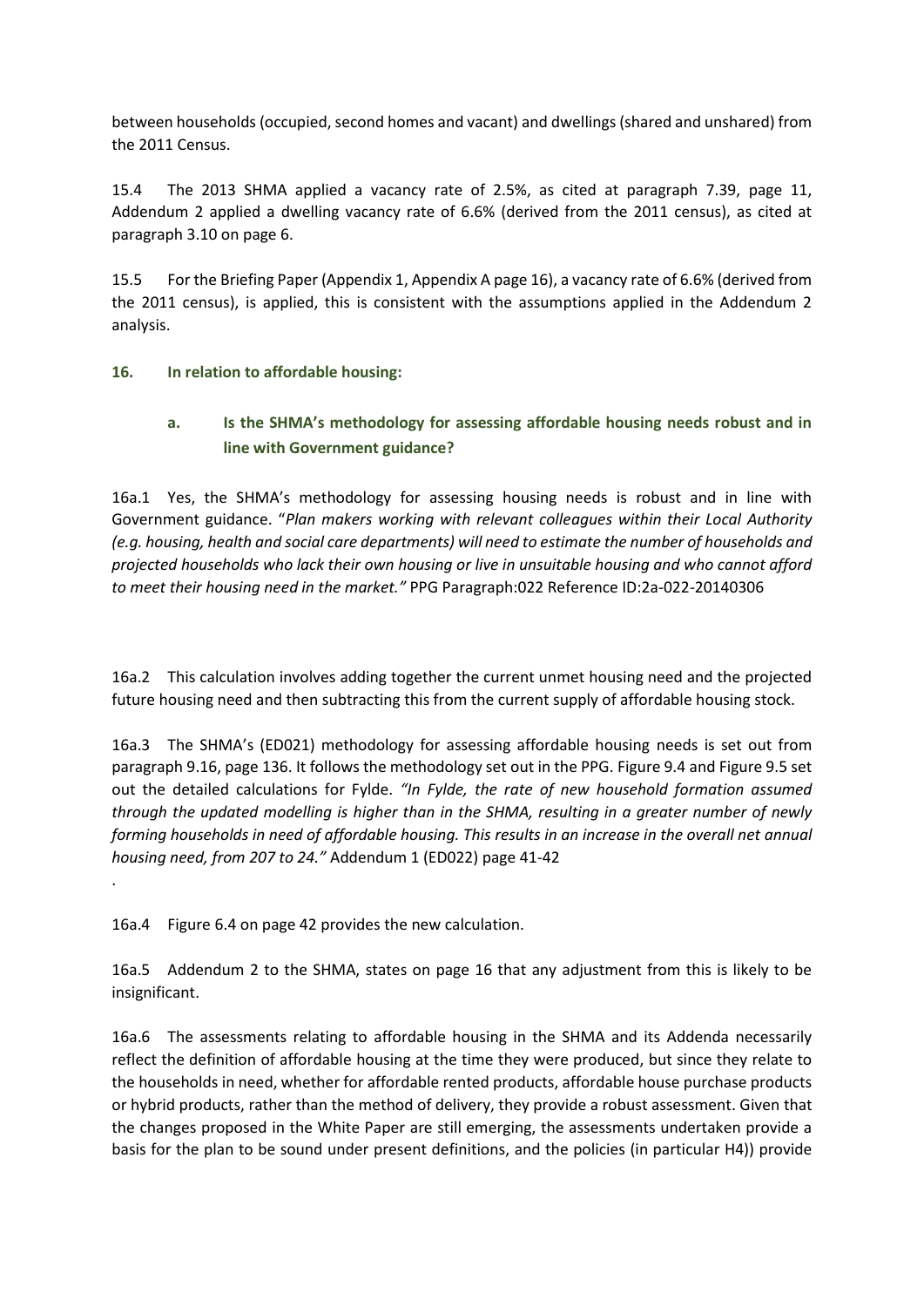the necessary flexibility for the plan to remain effective in the event that any changes are implemented.

# **b. The Plan recognises that the full amount of affordable housing needed per annum is not deliverable. Has the Council considered the option of a higher housing requirement to assist in delivering more affordable dwellings?**

16b.1 Yes the Council has considered the option of a higher housing requirement to assist in delivering more affordable dwellings.

16b.2 From the Housing Requirement Paper 2016 (ED017) paragraph 143, page 28: '*Affordability does continue to be a significant issue with the ratio of lower quartile house prices to earnings levelling out at about 5.78 for 2015. The ratio has dropped lower than the national average. However, it can be concluded that affordable housing provision is still a significant issue with 247 affordable dpa needed to meet the demand. Based on the council's target of 30% of new dwellings to be affordable this would require a minimum of around 823 new dwellings a year to be delivered in total to achieve the required number of affordable homes. The council considers this to be completely unrealistic, bearing in mind that the highest ever number of dwellings constructed in a year was 394 in 2007/2008*.'

16b.3 The Council has considered increasing the housing requirement number in order to increase the number of affordable dwellings that are provided and discounted this as an option.

16b.4 In this context it is relevant to consider the judgment in *Borough Council of Kings Lynn, and West Norfolk v Secretary of State for Communities, ELM Park Holding Limited* [2015] EWHC 2464 (Admin) Paragraph 32 page 13: "*The Framework makes clear these needs should be addressed in determining the FOAN, but neither the Framework nor the PPG suggest that they have to be met in full when determining the FOAN. This is no doubt because in practice very often the calculation of unmet affordable housing need will produce a figure which the planning authority has little or no prospect of delivering in practice. This is because the vast majority of delivery will occur as a proportion of openmarket schemes and is therefore dependent for its delivery upon market housing being delivered."*

16b.5 It is no doubt for this reason that the PPG observes at paragraph ID 2a-208-20140306 as follows: i."*The total affordable housing need should then be considered in the context of its likely delivery as a proportion of mixed market and affordable housing developments, given the probable percentage of affordable housing to be delivered by market housing led developments. An increase in total housing figures included in the local plan should be considered where it could help deliver the required number of affordable homes.*

*"*

16b.6 This consideration of an increase to help deliver the required number of affordable homes, rather than an instruction that the requirement be met in total, is consistent with the policy in paragraph 159 of the Framework requiring that the SHMA addresses these needs in determining the FOAN.

16b.7 The market signals testing in Addendum 2(ED023) paragraph 4.59 page 24 concludes that while there is little evidence to suggest that there has been a significant worsening of market signals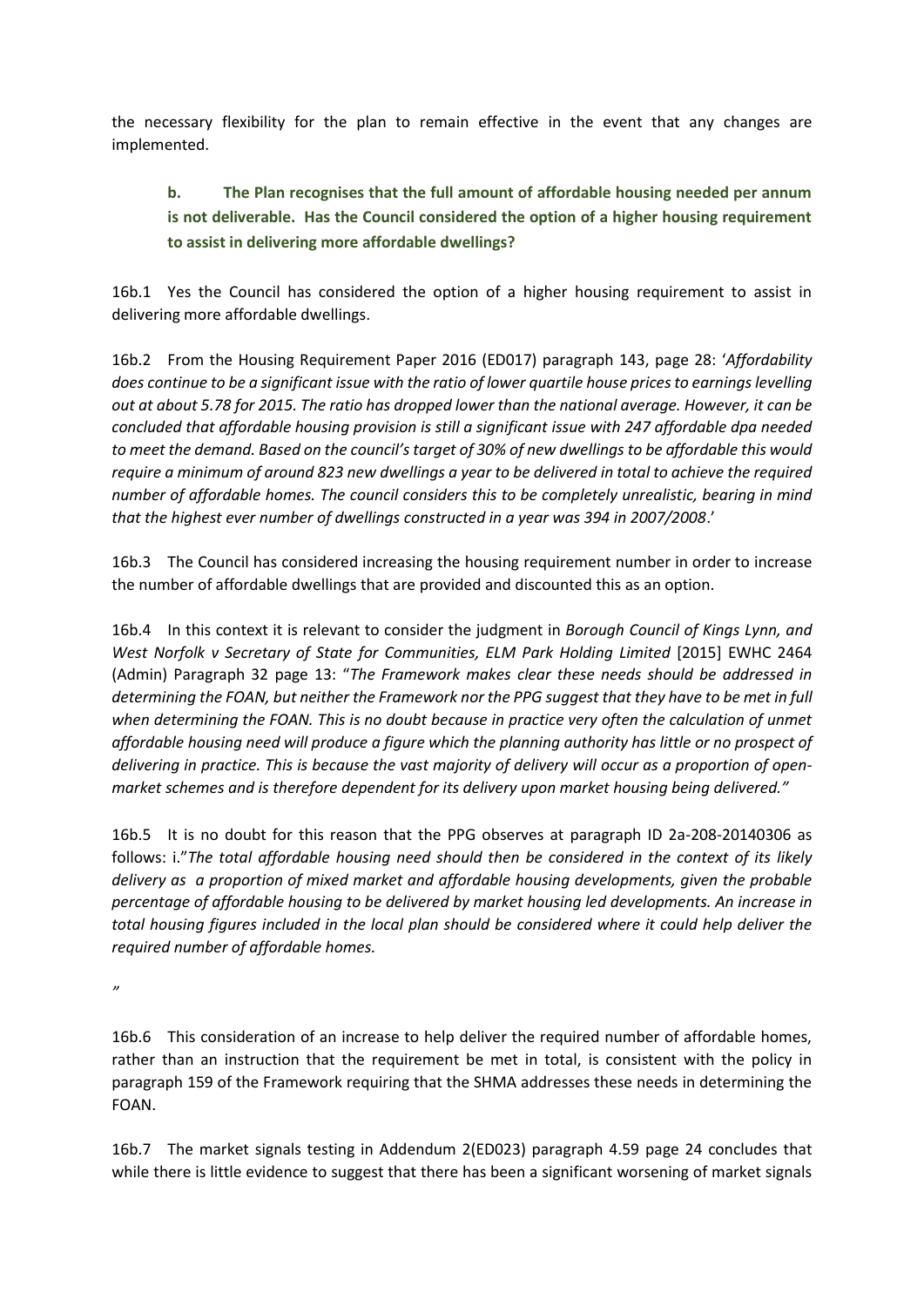in Fylde, a modest uplift applied to the household projections could help to address affordability issues in the borough, and can ensure that a relatively constrained position – in terms of the backlog against planned supply – is not projected forward.

16b.8 Fylde's housing requirement figure of 370dpa was selected by the Council after consideration of all of the evidence in the HRP(ED017). One of the issues it addresses is affordable housing. It represents a comparatively substantial uplift, over 50% from 2012 SNHP 'starting point' projection of household growth and need and could provide 111 affordable units per annum based on the emerging requirement for 30% affordable housing.

## **17. Have the needs of particular groups (e.g. the elderly) and types of housing (e.g. private rented, self-build) been satisfactorily assessed?**

17.1 The Specialised Housing Background Paper (ED029) consolidates evidence on a number of themes relating to housing, including starter homes, affordable housing and retirement housing. It uses evidence from the Fylde Coast SHMA (ED021) and elsewhere to set out the need for accommodation for the elderly, and considers issues relating to its provision. The projected elderly population is considered on pages 16-18 of the document, concluding that all of the projected population increase during the plan period will be of people of 65 and over, and that the numbers with mobility difficulties, sight problems and care needs will all increase substantially. There follows a consideration of the supply, and the form that suitable accommodation should necessarily take. The assessment provides a sound basis for policy.

17.2 The Specialised Housing Background Paper considers how the Council will fulfil its duty to promote the supply of starter homes. At the time of Publication, it seemed probable that regulations imposing a starter homes requirement would be applied to councils; however, the recent White Paper has indicated that this will not be taken forward. The White Paper has indicated that starter homes will be included within the definition of affordable housing, but that the definition of affordable housing will be widened further to include other affordable home ownership products and affordable private rent.

17.3 The Specialised Housing Background Paper includes a consideration of the need for custom and self-build housing. Although at the time that the document was produced, the Custom and Self-Build Register had only just been established, and therefore did not provide a reliable source of data. Instead, the Need-a-Plot facility on the National Custom and Self-Build Association website was interrogated, giving a total of 2 plots requested specifically in Fylde, and 5 additional plots requested within wider areas but including part or all of Fylde. As of  $22<sup>nd</sup>$  February 2017, the number of individuals on Fylde Council's Custom and Self-Build Register was 14. The Council has a statutory duty (the "Duty as Regards Registers" introduced by the Self-Build and Custom Housebuilding Act 2016). Therefore, this data source is the assessment of need that the Council is statutorily required to follow, and is therefore sound.

### **18. Have employment trends been appropriately taken into account? Is the OAHN aligned with forecasts for jobs growth? (Also see Issue 4)**

18.1 Yes, employment trends have been appropriately taken into account and the OAHN is aligned with forecasts for jobs growth; the key concern is how should employment trends be taken into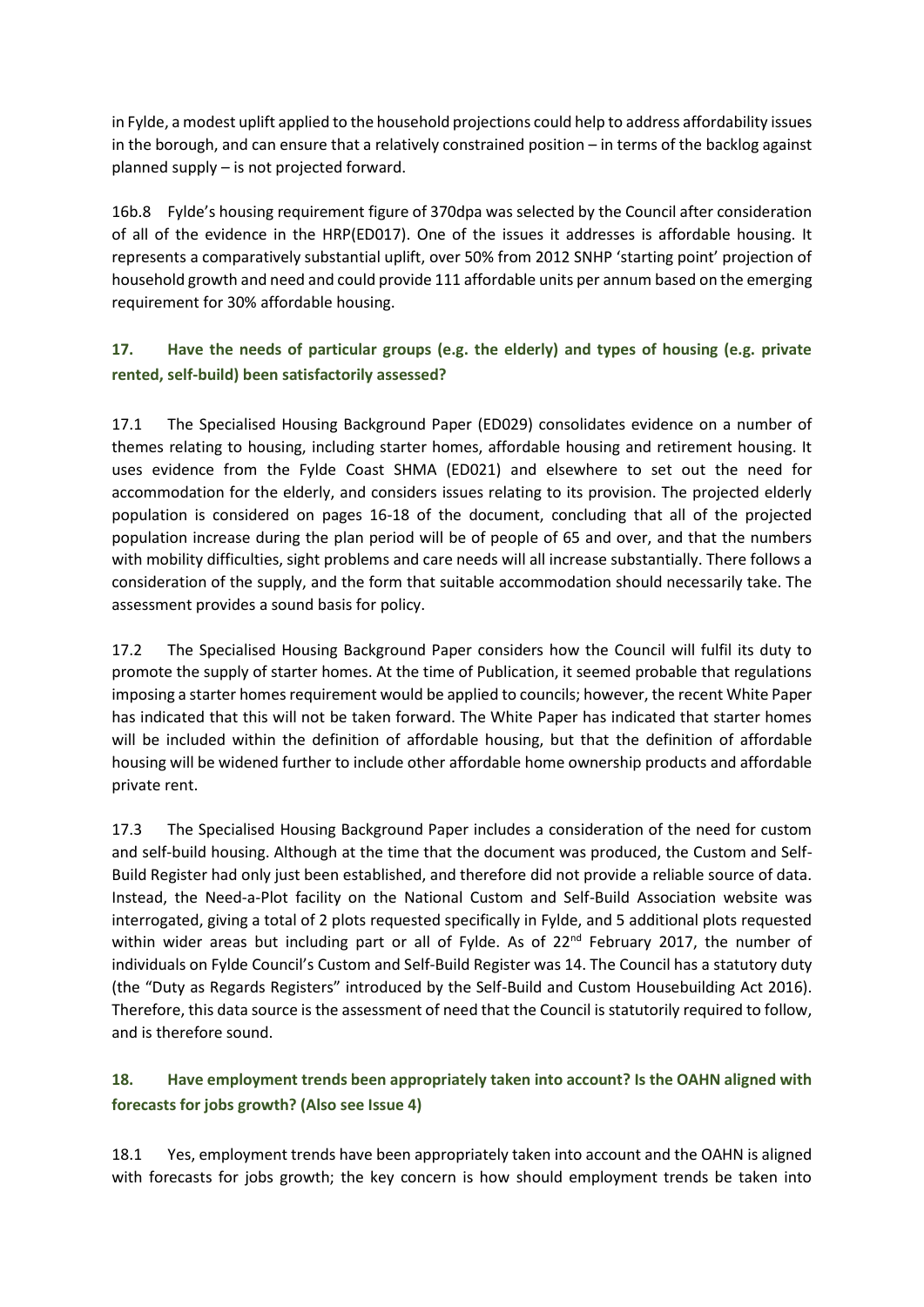account? For guidance on this matter the Council has relied upon the NPPG Housing and Economic Development Needs Assessments and in particular Paragraph: 031 Reference ID: 2a-031-20140306 (Revision date: 06 03 2014) which states *'Plan makers should make an assessment of the likely change in job number based on past trends and/or economic forecasts as appropriate…'*. The key word within this sentence is *likely* and so further relying upon the same NPPG but in this instance Paragraph: 003 Reference ID: 2a-003-20140306 (Revision date: 06 03 2014) *'Assessing development needs should be proportionate and does not require local councils to consider purely hypothetical future scenarios, only future scenarios that could be reasonably expected to occur.'*

18.2 The Council has proportionately considered a number and range of employment trends and forecasts, firstly in the Fylde Employment Land and Premises Study (2012) (ED041a), and additionally in the Fylde Coast Strategic Housing Market Assessment Report (2012) (ED021) and subsequent addenda. The SHMA and addenda further align with the same NPPG but in this instance Paragraph: 007 Reference ID: 2a-007-20150320 (Revision date: 20 03 2015) in that they were jointly commissioned by the relevant Councils and considered matters across a functional economic area.

18.3 Ultimately for the reasons set out within the Housing Requirement Paper (July 2016) (ED017), particularly paragraphs 71 to 91, the appropriately considered employment trends and forecasts have been taken account of and an OAHN aligned with future jobs growth scenarios that could be reasonably expected to occur.

18.4 In addition to the matters set out in the previous paragraph the Council subsequently has the benefit of the The Briefing Paper, which is included as an Appendix to this Matter 2 response, commissioned in part as a response to Matter 2, Issue 3 question 12. This new robust and credible evidence provides the Council with further additional comfort that the OAHN is aligned with forecast future jobs growth.

**19. In relation to gypsies, travellers and travelling showpeople, and further to the Council's additional evidence provided (EL1.002) following my initial questions (EL1.001a), what is the objectively assessed housing need up to 2032? Is this new identified need soundly based, consistent with national policy and supported by robust and credible evidence? What implications does this have in relation to the housing requirement for gypsies, travellers and travelling showpeople as set out in Policy H5?**

19.1 The Fylde Coast GTAA Update (EL1.002) has been produced by Opinion Research Services, a specialist firm providing research studies that have undertaken the majority of GTAA studies in England, and therefore have extensive expertise in this field. The Update builds on the research undertaken for the initial study, and involves an assessment of all the known sites within the three local authority areas, and survey of gypsies and travellers in other types of accommodation.

19.2 The GTAA Update was necessitated by the revised national policy set out in the Planning Policy for Travellers' Sites (2015) (PPTS). This revised the definition of gypsies and travellers (Annex 1 of the PPTS) for the purposes of planning for gypsy and traveller sites in accordance with the policies in the PPTS. Housing needs of anyone falling outside the definition should be considered through the SHMA process.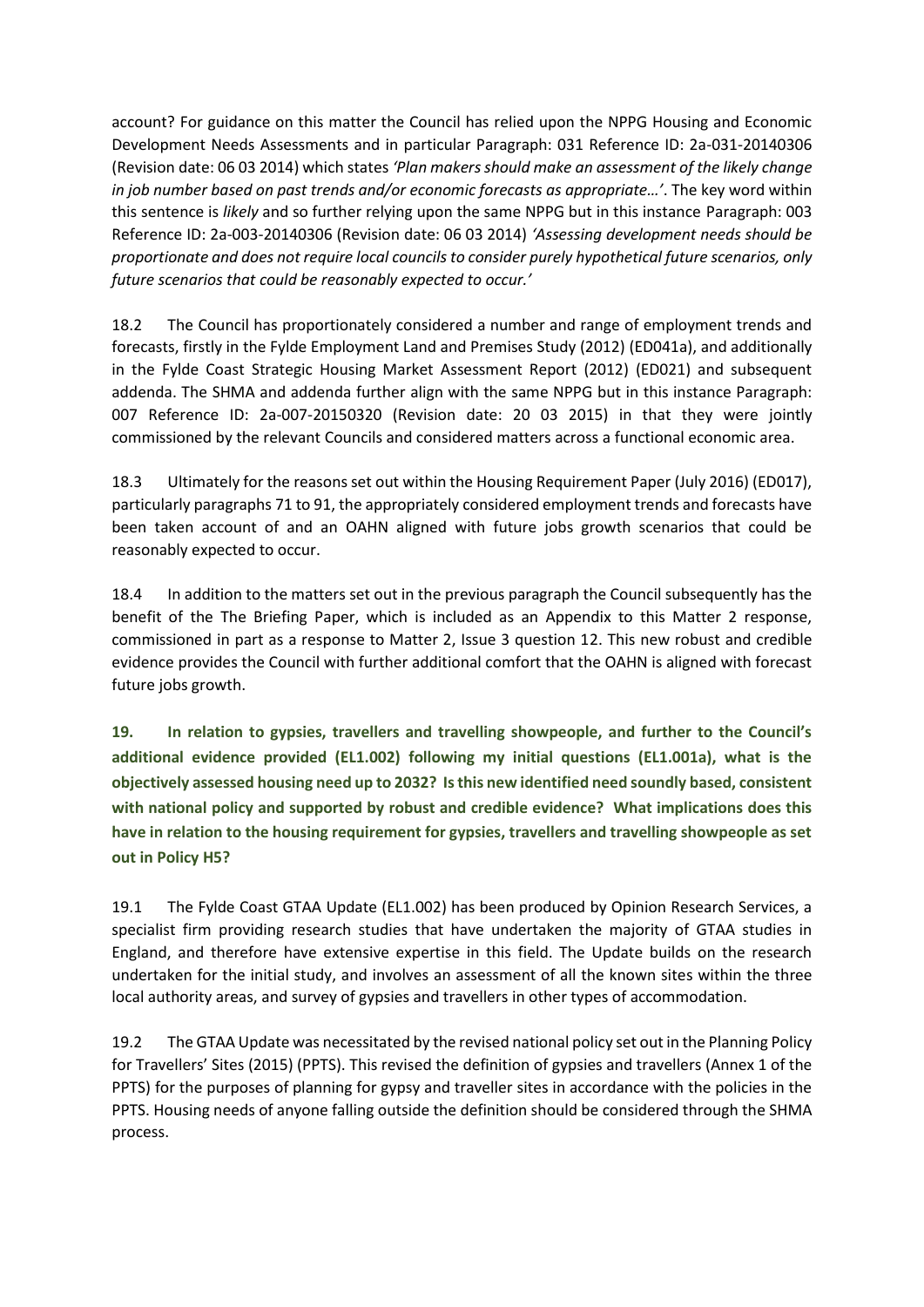19.3 The Update provides the objectively assessed need, based on the revised definition. The objectively assessed need for Fylde is set out on pages 15-16 of EL1.002, in particular in Figure 11. There is a current need for 2 pitches, with an additional future need of 1 pitch predicted to arise during the plan period. As well as the application of the new definition, another factor in the significant reduction in the number required is the approval on appeal of the Hardhorn (otherwise known as "Angel Lane") site for 6 pitches: the earlier study included a significant amount of need for the occupants of what was at that time an unauthorised site.

19.4 The study also notes that there is a category of gypsies and travellers whose status is unknown, because it was not possible for ORS to conduct interviews with them as part of the study. The study notes that, nationally, it is typical for 10% of gypsies and travellers interviewed to meet the new definition (page 11 of EL1.002). The study recommends, in line with PPTS, that the councils adopt criteria-based policies that can be applied when necessary to sites proposed by/for gypsies and travellers who demonstrate they meet the definition. In Appendix B to the study (pages 28-29 of EL1.002), assesses potential need for additional pitches if the "unknowns" in the borough meet the definition: there is potential for an additional need for up to 2 pitches during the plan period, if some or all of the "unknowns" prove to meet the definition.

19.5 The supply of sites remains as noted in the policy and in the Update study: up to 3 pitches at Thames Street, Newton and 2 pitches at The Stackyard, Bryning-with-Warton. These sites remained unimplemented at the base date of the study.

19.6 The housing requirement set out in policy H5 is out-of-date as it is based upon the earlier evidence of the original GTAA study from 2014. This was produced under previous national policy, and as it plans for the housing needs of gypsies and travellers using a much wider definition than that in PPTS (2015), it therefore no longer accords with PPTS. For the sake of clarity, the requirement could be adjusted to reflect the new requirement of 2 pitches in the first five years and 1 pitch in the second five years. This requirement is more than met by the allocated sites.

### *Issue 4 – Are the objectively assessed economic development needs clearly identified, supported by robust and credible evidence and consistent with national policy?*

#### **20. Has the functional economic market area been adequately defined?**

20.1 In reaching an opinion on this the Council has relied upon the NPPG Housing and Economic Development Needs Assessments and in particular Paragraph: 013 Reference ID: 2a-013-20140306 20.2 (Revision date: 06 03 2014). Here the NPPG sets out a number of factors which could be taken account of and in particular the Council relied upon travel to work areas, housing market area, administrative area, history of joint working and the transport network.

20.3 The process by which the functional economic area has been defined was started in the Fylde Employment Land and Premises Study (2012) (ED041a) in particular sections 5 and 7 where information on the functioning of the local commercial property market and the role of the commercial property market in all appropriate neighbouring authorities is given consideration. This initial work was further supplemented by the Fylde Coast Strategic Housing Market Assessment Report (2014) (ED021) which considered in detail the housing market area and travel to work patterns. Then finally in the Housing Requirement Paper (2016) (ED017) which concludes that the functional economic area including Fylde, would at least be the Fylde Coast (paragraph 72) whilst acknowledging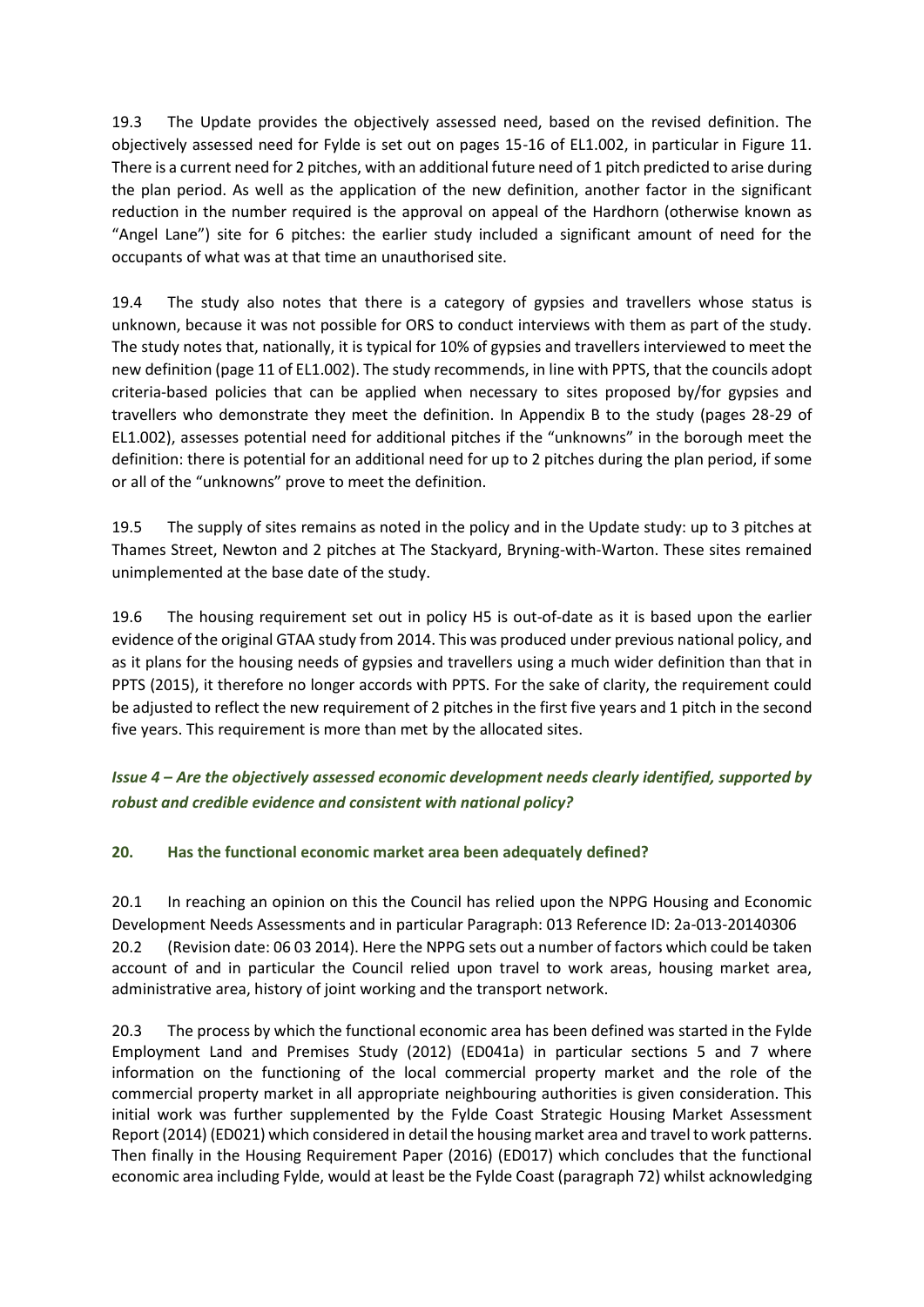that particular sectors of employment within Fylde and the locations of that employment, give reasons to support the proposition that Fylde and the businesses and workers within Fylde do participate in a wider functional economic area. The matters taken into account by the Council on this issues are covered most recently in the Housing Requirement Paper (2016) (ED017) paragraphs 72 to 79.

20.4 In addition the functional economic market area and the evidence presented in the Fylde Coast Strategic Housing Market Assessment Report (2014) (ED021) was considered as part of the Examination into Blackpool Local Plan Part 1: Core Strategy (2015) and in particular the soundness of a cross boundary allocation/request for 14ha of employment within Fylde for the 'benefit' of Blackpool was given consideration and found to be sound.

20.5 Finally economic development needs also includes main town centre uses and in accordance with the NPPG Housing and Economic Development Needs Assessments and in particular Paragraph: 008 Reference ID: 2a-008-20140306 (Revision date: 06 03 2014) which states *'Needs should be assessed in relation to the relevant functional area, ie housing market area, functional economic area in relation to economic uses, or area of trade draw in relation to main town centre uses...'*. The Council has reached a view on the trade draw and the role of its town centres firstly in The Fylde Coast Retail Study (2011) and later in the Fylde Coast Retail Study Update (2013) (ED040).

# **21. The SHMA assesses a range of economic development forecasts. What are the job needs and role of Fylde economically? What is the objectively assessed economic development need for the Borough?**

21.1 In respect of what are the job needs and role of Fylde economically, the Council has relied mostly upon the evidence documents submitted commencing at Evidence Document 30 (ED030) and running to Evidence Document 48 (ED048). In addition to this the Council has relied upon ONS Census data as and when this has been made available over time and also evidence of market activity as and when this has become known to the Council, e.g. the Council's Business and Industrial Land Schedule; an annual record of the development or otherwise of employment land.

21.2 To quantify the job needs of Fylde the Council has relied upon three different methodological approaches; labour demand, labour supply and historic land 'take-up'. Each of these approaches attempts to quantify the number of jobs likely to be created or required at some point in the future. In accordance with the NPPG Housing and Economic Development Needs Assessments and in particular Paragraph: 031 Reference ID: 2a-031-20140306 (Revision date: 06 03 2014) the labour demand and labour supply approaches could be considered as forecasts and the historic land take-up a projection. The approaches have been set out in the Fylde Employment Land and Premises Study (2012) (ED041a), subsequently in the Fylde Coast Strategic Housing Market Assessment Report (2014) (ED021) and addenda. Finally in the Housing Requirement Paper (2016) (ED017) the Council has set out the matters which it considered alongside the three methodological approaches in determining a likely quantity of job needs in the future.

21.3 The Council considers this approach to be supported by robust and credible evidence and consistent with national policy.

21.4 In respect of what is the objectively assessed economic development need for the Borough the Council has relied upon the NPPG Housing and Economic Development Needs Assessments and in particular Paragraph: 034 Reference ID: 2a-034-20140306 (Revision date: 06 03 2014) which requires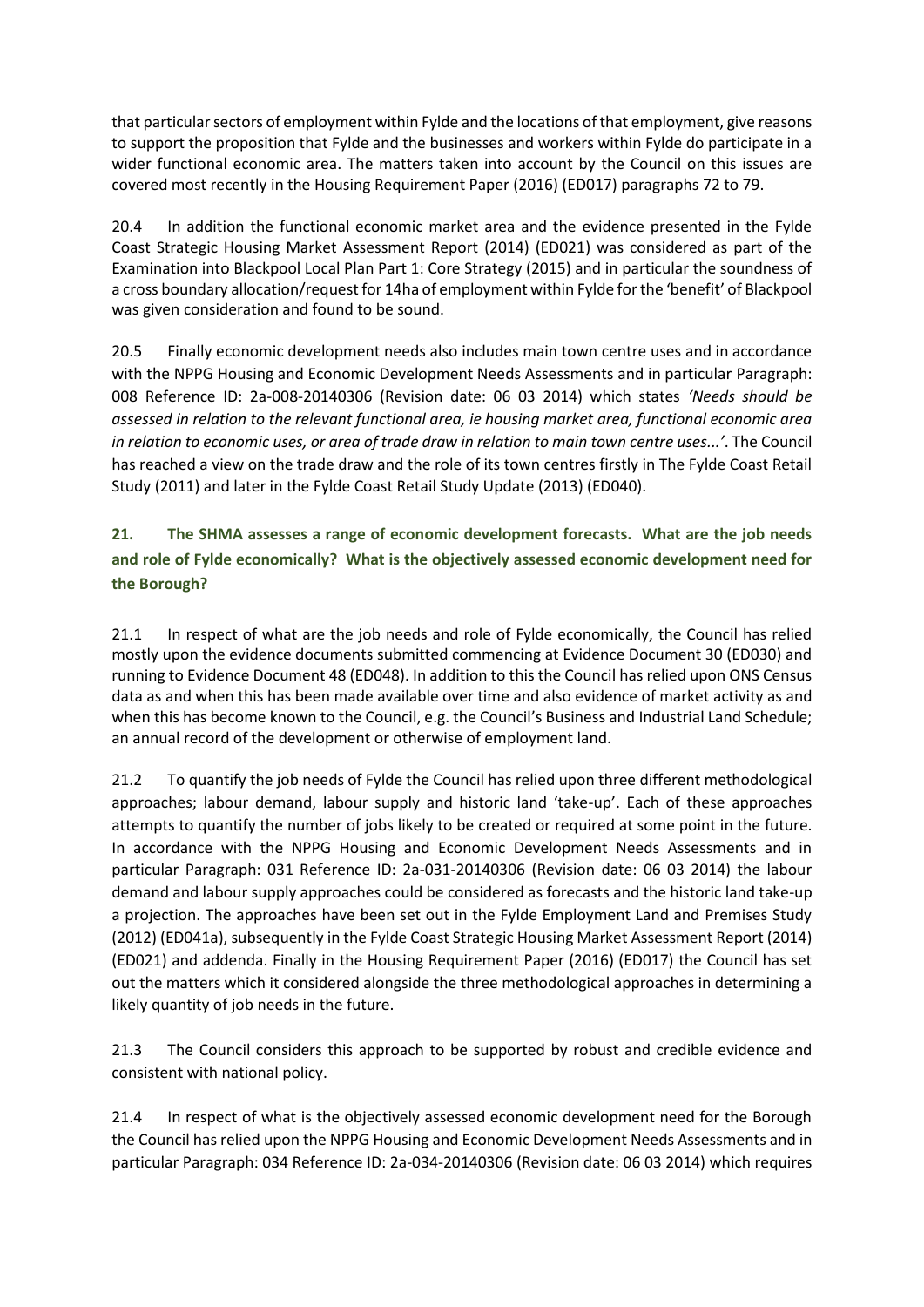any assessment of employment and output forecasts to be translated into land requirements. Accordingly the Council has elected to rely mostly on the projection of a robustly evidenced, employment land average annual take-up rate; from 1989 to 31<sup>st</sup> March 2015. The Plan sets out the reasons for this and relies on the evidence set out in the Fylde Employment Land and Premises Study (2012) (ED041a) especially section 12, the Fylde Coast Strategic Housing Market Assessment Report (2014) (ED021) and addenda as well as the Housing Requirement Paper (2016) (ED017) particularly paragraphs 71 to 91. Accordingly the objectively assessed economic development need for the Borough is 46.6ha.

21.5 Finally economic development needs also includes main town centre uses and in accordance with the NPPG Housing and Economic Development Needs Assessments the Fylde Coast Retail Study (2011) and later in the Fylde Coast Retail Study Update (2013) (ED040) the Council's position on the requirement for land for town centre uses is presented and the corresponding objectively assessed economic development need for the Borough is set out in Chapter 9 of the Plan from paragraph 9.38 onwards and provides a detailed breakdown between comparison and convenience goods and the locations of the additional floorspace requirements.

# **22. Is the Plan's economic development strategy (based on a continuation of historic land takeup) justified, consistent with national policy and compatible with that for the housing strategy? (Also see Issue 3)**

22.1 To address the first matter, whether or not the Plan's economic development strategy (based on a continuation of historic land take-up) is justified the Council has relied upon the NPPG Housing and Economic Development Needs Assessments and in particular Paragraph: 005 Reference ID: 2a-005-20140306 (Revision date: 06 03 2014) which makes clear that there is no one methodological approach that will provide a definitive assessment of development needs. Also the Council has relied upon paragraph 182 of the NPPF which defines justified as meaning that the plan should be the most appropriate strategy, when considered against the reasonable alternatives, based on proportionate evidence.

22.2 Accordingly is the Council's economic development strategy (based on a continuation of historic land take-up) the most appropriate strategy when considered against the reasonable alternatives? The Council based the approach to the Plan's economic development strategy upon the recommendations of the Fylde Employment Land and Premises Study (2012) (ED041a) especially section 10, where the efficacy and appropriateness of relying entirely on models of labour demand and supply is questioned and instead using historic take-up is recommended. The Plan sets out the reasons for this and relies on the evidence of alternative scenarios as set out in the Fylde Coast Strategic Housing Market Assessment Report (2014) (ED021) and addenda as well as the Housing Requirement Paper (2016) (ED017) particularly paragraphs 71 to 91 where the appropriateness of other reasonable alternatives or approaches is considered.

22.3 The approach adopted by the Council was also informed by the examination of the Blackpool Local Plan Part 1: Core Strategy which relied upon a similar or shared evidence base, most notably the Fylde Coast Strategic Housing Market Assessment Report (2014) (ED021), where this was considered positively prepared, justified and otherwise soundly based. Furthermore this approach is effective and positively prepared given the cross-boundary allocation of 14ha of employment land; an amount derived using an historic take-up methodological approach.